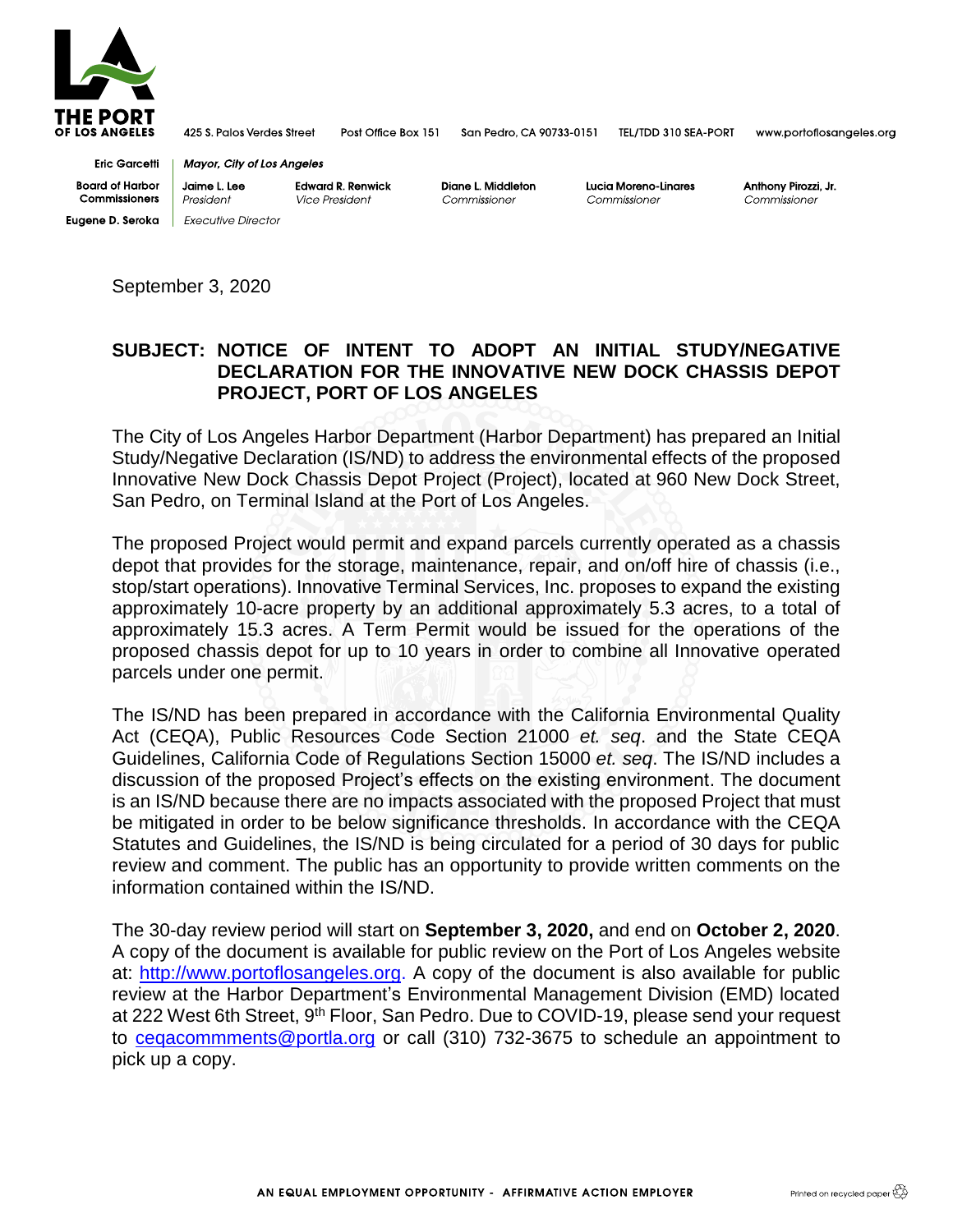Notice of Intent Page 2 IS/ND Innovative New Dock Chassis Depot Project

Comments on the IS/ND should be submitted in writing prior to the end of the 30-day public review period and must be postmarked by **October 2, 2020**. Please submit written comments to:

Christopher Cannon, Director City of Los Angeles Harbor Department Environmental Management Division 425 S. Palos Verdes Street San Pedro, CA 90731

Written comments may also be sent via email to [ceqacomments@portla.org.](mailto:ceqacomments@portla.org) All correspondence, through mail or email, should include the project title "Innovative New Dock Chassis Depot" in the subject line.

For additional information, please contact Leah Kohler with the Harbor Department's Environmental Management Division at (310) 732-7673.

Sincerely,

CHRISTOPHER CANNON Director of Environmental Management

CC: LW:LK;mrx APP No.: 190222-020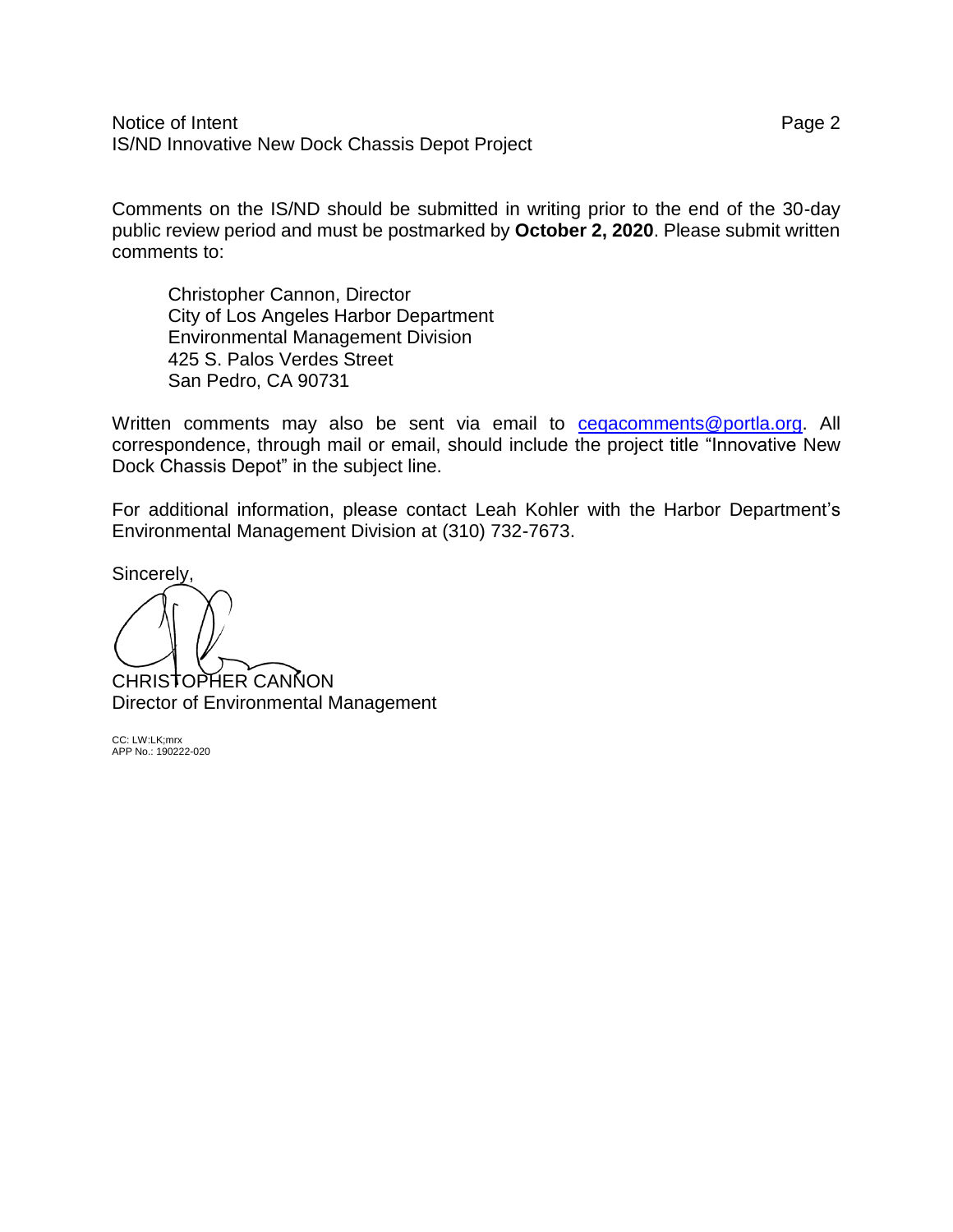

425 S. Palos Verdes Street Post Office Box 151

San Pedro, CA 90733-0151 TEL/TDD 310 SEA-PORT

www.portoflosangeles.org

Eric Garcetti Board of Harbor **Commissioners Eugene D. Seroka** 

**Mayor, City of Los Angeles Jaimel. Lee**  President **Edward R. Renwick**  Vice President

**Executive Director** 

**Diane L Middleton**  Commissioner

**Lucia Moreno-Linares**  Commissioner

**Anthony Pirozzi, Jr.**  Commissioner

3 de Septiembre, 2020

## **ASUNTO: AVISO DEL INTENTO DE ADOPTAR UN ESTUDIO INICIAL/DECLARACIÓN NEGATIVO PARA EL PROYECTO DEL DEPÓSITO DE CHASIS INNOVATIVE NEW DOCK PUERTO DE LOS ÁNGELES**

El Departamento del Puerto de la Ciudad de Los Ángeles (Departamento del Puerto) ha preparado este Estudio Inicial/ Declaración Negativa (IS/ND, por sus siglas en inglés) para discutir los efectos ambientales del propuesto Proyecto del Depósito de Chasis Innovative New Dock (Proyecto) que se ubicará en 960 New Dock Street, San Pedro, en Terminal Island en el Puerto de Los Ángeles.

El Proyecto propuesto licenciar y expandir parcelas que operan actualmente como un depósito de chasis para el almacenamiento, mantenimiento, reparación, y contratos on/off de chasis (es decir operaciones parrar/comenzar). Innovative Terminal Services, Inc. propone expandir la propiedad de aproximadamente 10 acres con aproximadamente 5.3 acres adicionales, para un total de aproximadamente 15.3 acres. Un Permiso de Plazo de hasta 10 años sería emitido para las operaciones del depósito de chasis para unir las parcelas operadas por Innovative bajo un solo permiso.

Este IS/ND ha sido preparado de acuerdo con el California Environmental Quality Act (CEQA), el Public Resources Code Section 21000 *et.seq*. y State CEQA Guidelines, California Code of Regulations Section 15000 *et.seq*. El IS/ND incluye una discusión de los efectos del Proyecto propuesto en el medioambiente existente. Este documento es un IS/ND porque no hay impactos asociados con el Proyecto propuesto que deben ser mitigados a fin de estar debajo de los umbrales significativos. De acuerdo con las leyes y reglas de CEQA, se está distribuyendo el IS/ND por un periodo de 30 días para revisión público y comentario. El público tiene la oportunidad de enviar comentarios escritos acerca de la información contenida dentro del IS/ND.

El período de revisión público de 30 días se iniciará el **3 de Septiembre de 2020**, y finalizará el **2 de Octubre de 2020**. El documento está disponible para el público en la página de internet del Puerto de Los Ángeles en: [http://www.portoflosangeles.org.](http://www.portoflosangeles.org/) Una copia del documento también está disponible para revisión pública con cita previa en la oficina de la división de *Gestión Ambiental* del Departmento del Puerto ubicado en 222 West 6th Street, Suite 900, San Pedro, CA 90731. Debido a COVID-19, por favor envíe su solicitud a ceqacommments@portla.org o llame al (310) 732-3675 para programar una cita y recoger una copia.